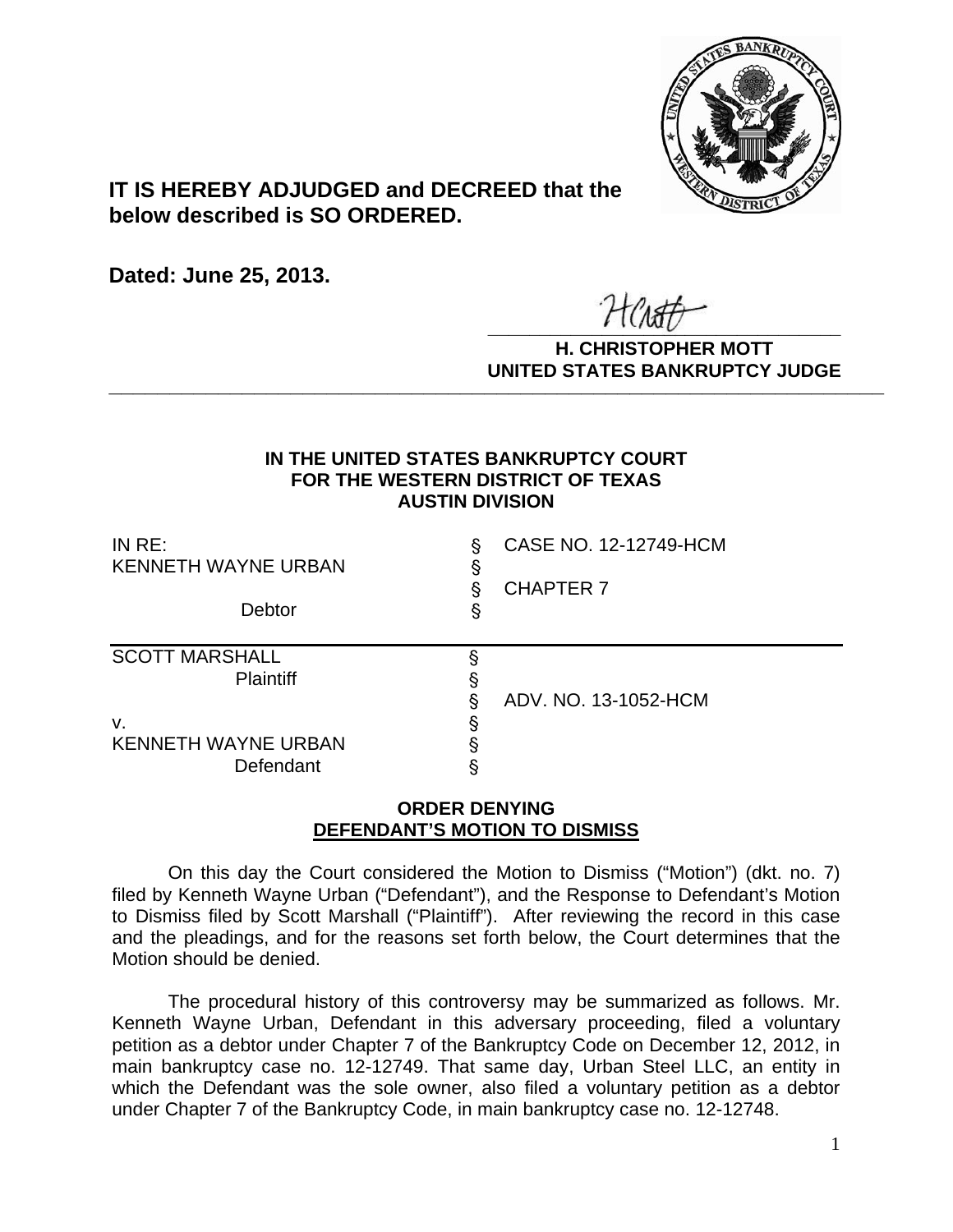The deadline to file an adversary proceeding against the Defendant to determine the dischargeability of a debt in the Defendant's individual bankruptcy was March 12, 2013. *See* case no. 12-12749 (dkt. no. 3); Rule 4007(c) of the Federal Rules of Bankruptcy Procedure ("Bankruptcy Rules").

Plaintiff initiated this adversary proceeding by filing his Complaint on March 8, 2013 ("Original Complaint") (dkt. no.1). Plaintiff's Original Complaint was filed prior to the deadline of March 12, 2013. The caption of the Original Complaint correctly references the main bankruptcy case as "*IN RE: KENNETH URBAN*," and correctly names the Defendant as "*KENNETH URBAN*." But, the Original Complaint incorrectly referenced the main bankruptcy case number as "12-12748," which was actually the main bankruptcy case number for Urban Steel LLC— Defendant's related company. So, Plaintiff's Original Complaint was off by one number digit in the main bankruptcy case number—it listed the main bankruptcy case number as 12-12748, instead of 12- 12749—but correctly named the Defendant and the Debtor in the bankruptcy case as Defendant Mr. Kenneth Urban. At the time it was filed, the Original Complaint was also entered on the Urban Steel LLC main bankruptcy case docket (case no. 12-12748). Summons was issued by the Clerk's office to the Defendant with respect to the Original Complaint on March 8, 2013--with the caption referencing the lead bankruptcy case number incorrectly by one digit as "12-12748"—as set forth By Plaintiff in the Original Complaint (dkt. no. 2).

On March 15, 2013, Plaintiff filed his First Amended Complaint ("Amended Complaint") in this adversary proceeding, which corrected the lead bankruptcy case number in the caption to be the Defendant's individual bankruptcy case no. "12-12749" (dkt. no. 3). The rest of the Amended Complaint is identical to the Original Complaint only the last digit of the main bankruptcy case number was corrected. The Clerk's office issued a new Summons on March 15, 2013 (dkt no. 4) directed to the Defendant with the correct main bankruptcy case number consistent with the Amended Complaint, which was then served upon Defendant on March 27, 2013 (dkt no. 6).

Meanwhile, on March 15, 2013 (the same day the Amended Complaint was filed), the Clerk of the Court entered an Order granting Defendant's individual discharge under §727 of the Bankruptcy Code ("Discharge Order"). *See* case no. 12-12749 (dkt. no. 8).

On April 2, 2013, Defendant filed the instant Motion to Dismiss (herein "Motion") pursuant to Bankruptcy Rule 7012(b), alleging that Plaintiff's dischargeability complaint was untimely filed and should be dismissed (dkt. no. 7). Defendant acknowledges that Bankruptcy Rule 7015(c), which incorporates Rule 15(c) of the Federal Rules of Civil Procedure ("FRCP"), provides for relation back of certain amended pleadings. Defendant argues that the relation back doctrine does not apply here for various reasons, including because Defendant's bankruptcy discharge is now final and the Defendant's main bankruptcy case referencing the adversary has been closed. On April 19, 2013, Plaintiff filed a Response to the Defendant's Motion (dkt no. 10). In the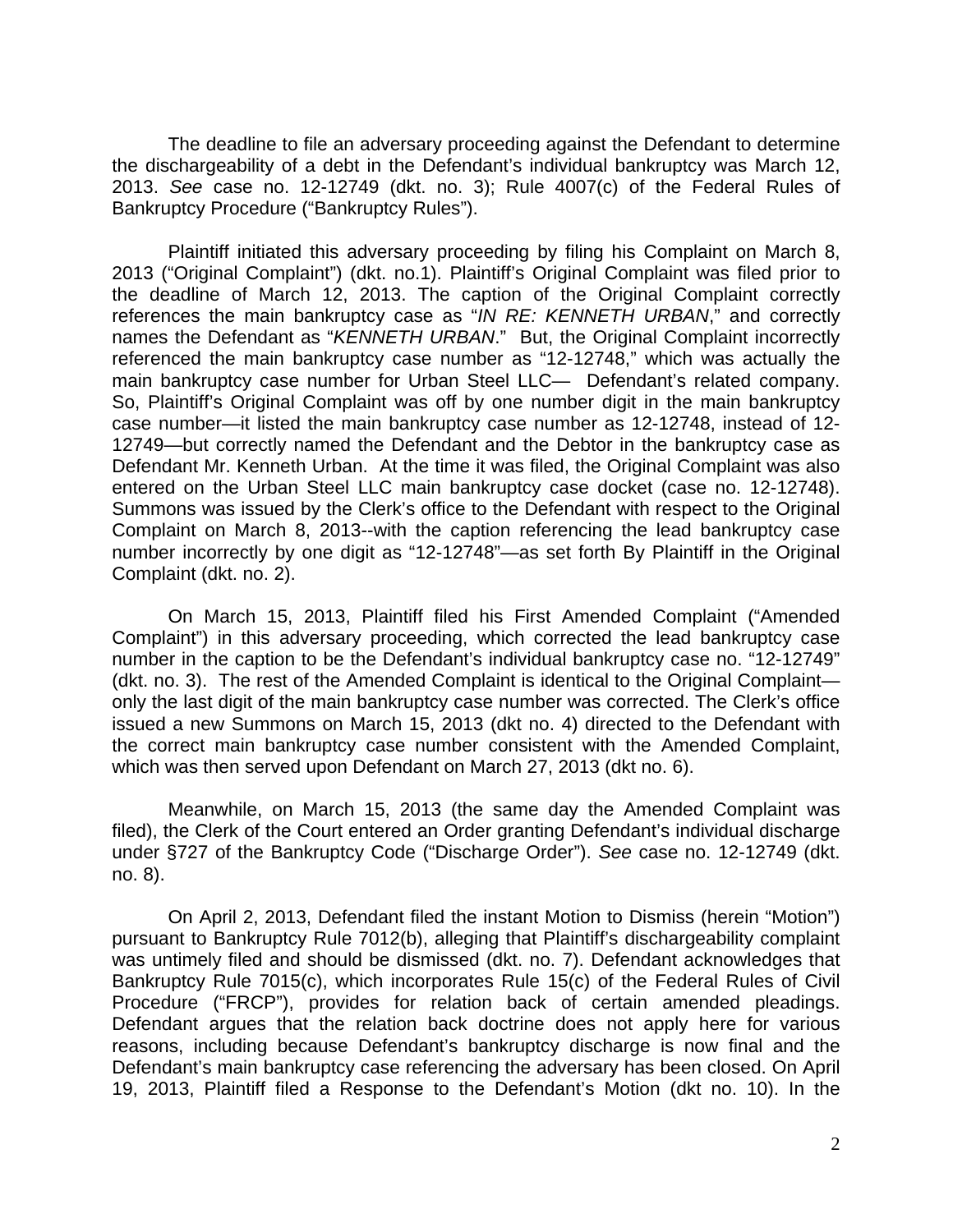Response, Plaintiff admits that there was a typographical error in the main bankruptcy case number in the caption of the Original Complaint, but asserts that such typographical error is not detrimental and that the Amended Complaint relates back to the filing of the Original Complaint pursuant to FRCP 15(c) and is therefore timely.

Bankruptcy Rule 4007(c) provides that a complaint to determine the dischargeability of any debt pursuant to §523(c) of the Bankruptcy Code shall be filed no later than 60 days following the first date set for the meeting of creditors held pursuant to §341(a). Here, the deadline for filing a complaint to determine dischargeability of a debt against Defendant was March 12, 2013. The time limitation of Bankruptcy Rule 4007(c) has been strictly interpreted so as to protect the good faith debtor and to be in line with the purpose of Chapter 7 cases to give the debtor a "fresh start." Yet, courts have found exceptions to the strict limitation of the 60-day deadline under certain limited circumstances.

To begin with, Bankruptcy Rule 7015 states that FRCP 15 applies in adversary proceedings. FRCP 15(a)(1) provides that a party may amend its pleading once as a matter of course within 21 days after serving it, or if the pleading is one to which a responsive pleading is required, 21 days after service of a responsive pleading or 21 days after service of a motion under FRCP 12(b), (e), or (f), whichever is earlier. Here, because Plaintiff filed his Amended Complaint within seven days after filing his Original Complaint, Plaintiff was allowed to amend as a matter of course and was not required leave of court to amend his Original Complaint. However, because the time limit for filing an adversary proceeding to determine dischargeability of debt had expired as of the date of filing the Amended Complaint, Plaintiff must satisfy either FRCP 15(c)(1)(B) or FRCP 15(c)(1)(C) to obtain the benefit of the relation back doctrine –and have his amended pleading (the Amended Complaint) relate "back to the date of the original pleading" (the Original Complaint). See FRCP 15(c). Here, under the circumstances presented, the Court concludes that Plaintiff has satisfied the "relation back" standard of FRCP 15(c)(1)(B) or alternatively, the standard of FRCP 15(c)(1)(C), and thus the Amended Complaint relates back to the date of the timely filing of the Original Complaint.

Plaintiff's Amended Complaint satisfies the relation back standard of FRCP 15(c)(1)(B). Plaintiff's Amended Complaint asserts the very same claim arising out of the very same conduct, transaction or occurrence set out by Plaintiff in the Original Complaint. The only difference between Plaintiff's Original Complaint and Plaintiff's Amended Complaint is the single digit number correction in the main bankruptcy case number—as the named Defendant (Mr. Kenneth Urban) is the same and the allegations and claims are identical in both the Original Complaint and Amended Complaint.

Alternatively, Plaintiff's Amended Complaint satisfies the relation back standard of FRCP 15(c)(1)(C). Courts have used the relation back doctrine found in FRCP 15(c)(1)(C) and applied it to bankruptcy cases under Bankruptcy Rule 7015 to determine whether an amendment outside of the time limitations of Bankruptcy Rule 4007(c) is allowed. In *Gulf Coast Bank and Trust Comp. v. Mendel*, the bankruptcy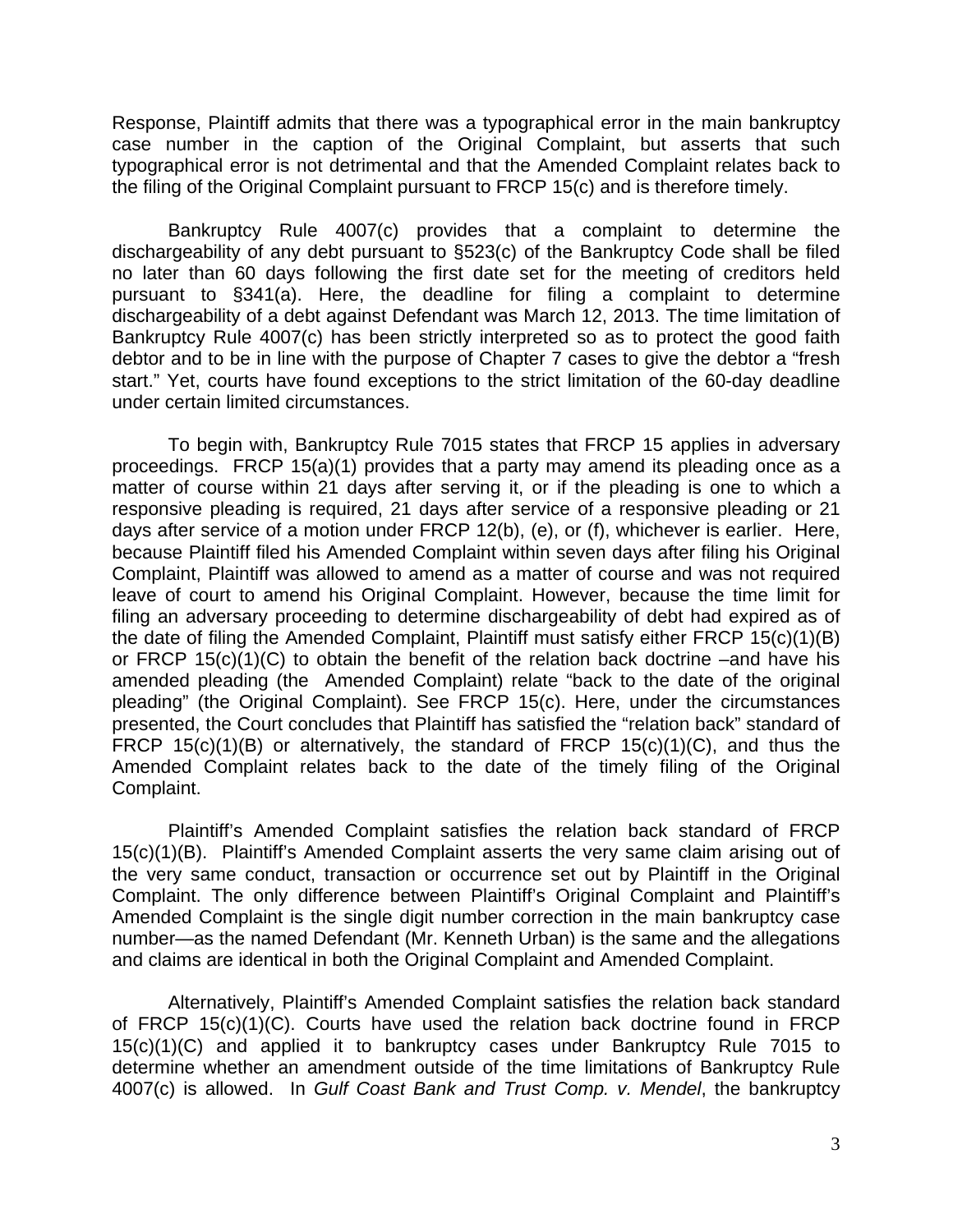court applied the elements of the relation back doctrine of FRCP 15(c)(1)(C) to a bankruptcy proceeding as delineated by the Fifth Circuit in *Skoczylas v. Fed. Bureau of Prisons*, 961 F.2d 543, 545 (5th Cir. 1992) as follows: (1) the basic claim must have arisen out of the conduct set forth in the original pleading; (2) the party to be brought in must have received such notice that it will not be prejudiced in maintaining a defense; (3) that party must or should have known that, but for a mistake concerning identity, the action would have been brought against it. *In re Mendel*, 351 B.R. 449, 456 (Bankr. S.D. Tex. 2006)*.* There was a fourth element to the relation back doctrine originally included by the U.S. Supreme Court in *Schiavone v. Fortune*, 477 U.S. 21, 106 (1986) which required that elements (2) and (3) be satisfied within the time limitation for filing the original complaint. However, FRCP 15(c)(1)(C) was amended in 1991 and the Fifth Circuit indicated that the only difference the amendment made to FRCP 15(c)(1)(C) was that elements (2) and (3) could now be satisfied within 120 days of the filing of the original complaint. *Skoczylas*, 961 F.2d at 544.

Here, in applying the FRCP 15(c)(1)(C) standard, (1) the allegations made by Plaintiff in the Amended Complaint are identical to those in his Original Complaint and are solely against the same Defendant individually, there only being the correction of the typographical error in the main bankruptcy case number referenced in the Original Complaint; (2) the Defendant received sufficient notice so as to not be prejudiced in maintaining a defense, as the allegations against the Defendant in both the Original Complaint and Amended Complaint are identical and both are against the Defendant individually; (3) the Defendant knew or should have known that the Original Complaint was brought against him individually, as he was clearly named individually as a Defendant in the Original Complaint and the only mistake was in one number digit of the main bankruptcy case number; and (4) Defendant was served with the Amended Complaint and Summons within 120-day time period of FRCP 4(m).

The bankruptcy court in *Mendel* determined that the claim did not arise out of the conduct set forth in the original complaint because the proposed amended complaint *changed the name* of the defendant and *other important identifying facts* specific to the misnamed defendant within the context of the original complaint. However, the *Mendel* court correctly recognized that the "plaintiff could have satisfied the conduct element if the allegations within both the Original and Amended Complaint had all been directed at the debtor, with the style of the suit at the top of the first page of the Original Complaint being the only error." *Mendel,* 351 B.R. at 457. This is almost the exact situation in the instant case. The conduct and allegations set forth by Plaintiff in his Original Complaint were not changed and were not amended in his Amended Complaint. The only change made by the Amended Complaint was in the caption style to change to the correct main Chapter 7 bankruptcy case of Defendant Kenneth Urban individually, and not the main bankruptcy case number of Urban Steel LLC (the company owned by Defendant). Plaintiff's Original Complaint alleged causes of action against the Defendant in his individual capacity, not against Urban Steel, LLC. As Plaintiff's only error was referencing the incorrect main bankruptcy case number in the caption of the Original Complaint (by one number digit), the Amended Complaint arises out of the same conduct and facts set forth in the Original Complaint.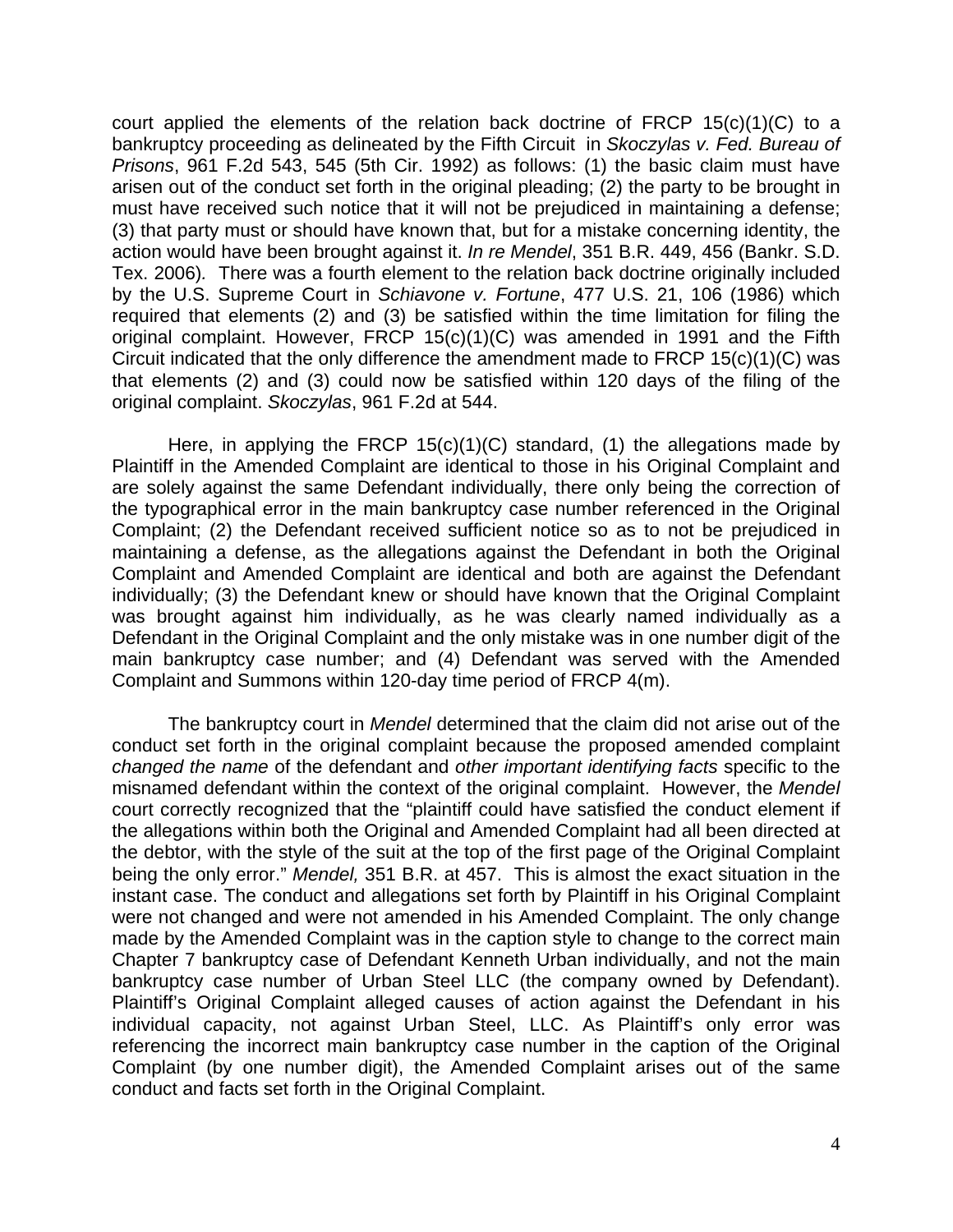Defendant is not prejudiced in defending against the Amended Complaint as he received sufficient notice of this adversary proceeding. The Amended Complaint (changing only a single number digit) was filed within seven days of the Original Complaint and promptly served. Defendant received notice well within 120 days following the filing of the Original Complaint. *See Mendel,* citing *Skoczylas*, 961 F.2d at 545. Plaintiff served the Amended Complaint on Defendant's counsel on March 20, 2013 (12 days after the Original Complaint was filed), and served it on the Defendant on March 26, 2013 (19 days after the Original Complaint was filed)—both well within the 120-day requirement of FRCP 4(m) and FRCP 15(c)(1)(C).

Finally, it is obvious from reviewing the Original Complaint that Defendant knew or should have known that the Original Complaint had sued Defendant in his individual capacity. The facts and allegations set forth by the Original Complaint all reference the Defendant in his individual capacity and do not make any allegations against his company (Urban Steel LLC). Further, Plaintiff apparently obtained a prior state court judgment against the Defendant individually in the amount of approximately \$28,000 which is referenced in the Original Complaint. The reference to this prior state court judgment is also a clear indication that the Plaintiff sued the Defendant individually. Notwithstanding the typographical mistake referencing the main bankruptcy case number of Defendant's related business entity Urban Steel LLC, it is obvious from the Original Complaint that Plaintiff filed this adversary proceeding against the Defendant individually.

 Other courts have held that amended complaints that relate back should be allowed when the amended complaint will not prejudice the debtor and when there was no bad faith on the part of the plaintiff. *See e.g. In re Sherf,* 135 B.R. 810, 814 (Bankr. S.D.Tex. 1991)(holding that if there is no prejudice to the debtor and no bad faith on the part of the plaintiff, the debtor should have had actual notice of the objections to discharge and the amended complaint should be allowed); *Re/Max Prop., Inc. v. Barnes*, 96 B.R. 833, 839 (Bankr. N.D. Ill. 1989)(holding that a common denominator among past decisions allowing an amendment is that the original timely objection or complaint put the debtor on notice of the basic factual situation underlying the creditor's objection to dischargeability).

Finally, Defendant's argument that the Discharge Order (entered on the same day as Plaintiff filed his Amended Complaint) requires dismissal of this adversary proceeding lacks merit. The Discharge Order was entered under §727 of the Bankruptcy Code. *See* case no. 12-12749 (dkt. no. 8). Under §727(b) of the Bankruptcy Code, a discharge is granted for all debts except those provided for by §523 of the Bankruptcy Code—and Plaintiff's Original and Amended Complaint seeks to except debt from Defendant's discharge under §523. Indeed, as recognized in the Discharge Order, such Order does not discharge "debts that the bankruptcy court has decided or will decide in this bankruptcy case are not discharged"—such as debts excepted from discharge under §523. *See* Discharge Order, p. 2. Nor does the fact that Defendant's main Chapter 7 bankruptcy case has been administratively closed, prevent the Court